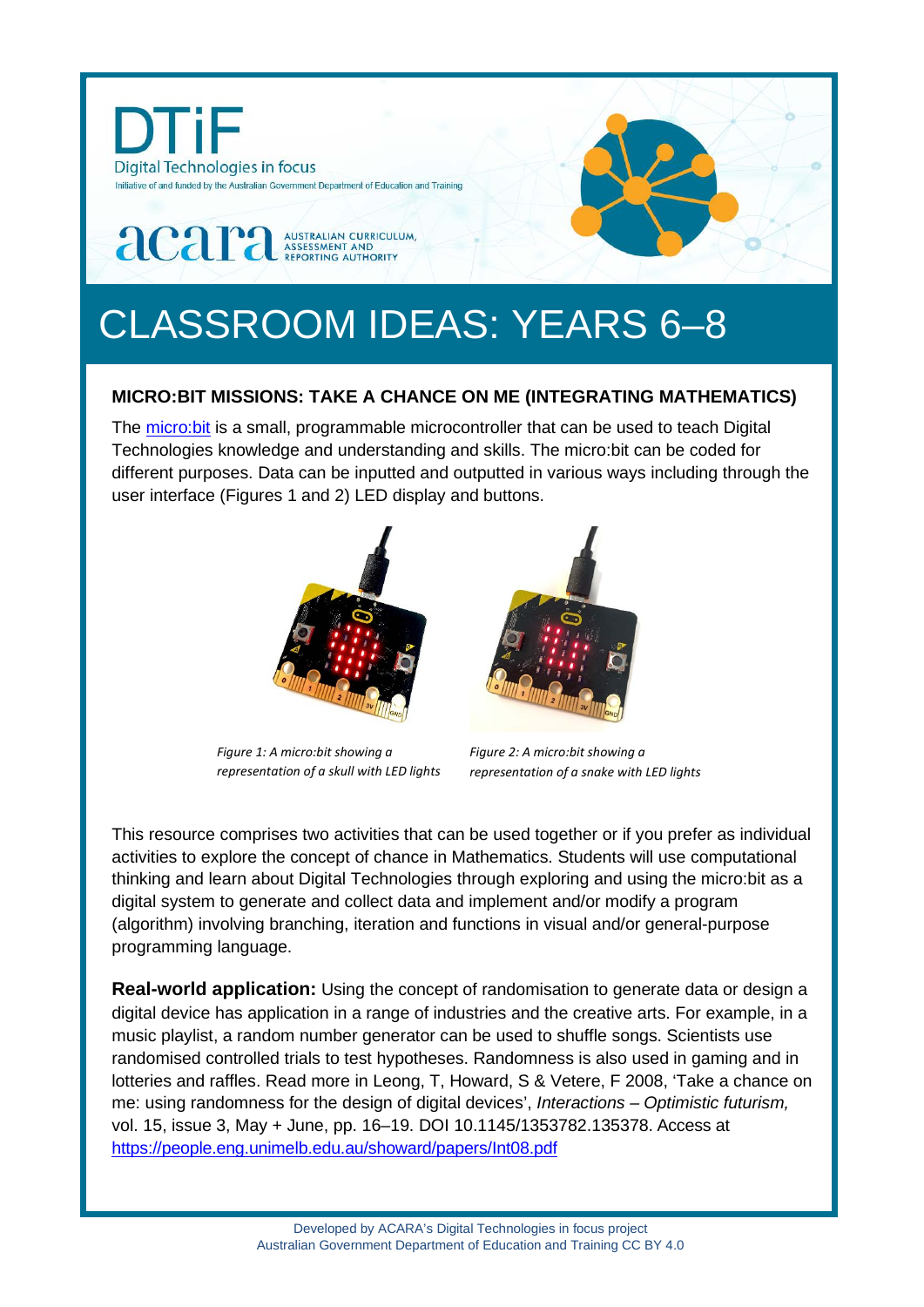## **Resources required**

- micro:bits and cables (one per student, group or station)
- [www.makecode.org](http://www.makecode.org/) website or Python coding editor, for example Mu <https://codewith.mu/>

**Mission:** To demonstrate the ability to generate and interpret random data

These activities give students an opportunity to explore probability or the likelihood of something happening. To do this, students need to collect and interpret data. The micro:bit will be programmed to mimic two chance situations:

- flipping a coin (heads or tails)
- rolling a dice. Note: two versions are included: digital dice roll (version 1) and quick digital dice roll (version 2).

Each situation will generate data that can be collated, providing opportunities for visual presentation of the data (Years 5 and 6) and data representation (Years 7 and 8). For the quick dice roll, the micro:bit will be programmed to very quickly roll a dice 100 times and report back how many times each number 1–6 is rolled. This is simply to demonstrate how quickly the micro:bit can achieve a task and store the results in an array.

For more information about how arrays store data in digital systems see: <https://makecode.microbit.org/courses/csintro/arrays/overview>

Note: Mathematically, an array represents a multiplicative relationship; therefore, it is better to use a table of data and discuss the reason for this if the activity has a mathematical focus.

This activity provides an ideal opportunity for students to:

- explore the micro:bit as a digital system including hardware and software components. For example draw an annotated diagram of the micro:bit as a digital system using labels of inputs and outputs together with the software and hardware involved
- explicitly discuss the computational thinking required in the activity
- plan the method they will use to collect and visualise data from the activity.

## **Activity instructions**

- 1. Set up each activity station using the equipment required.
- 2. Choose the most appropriate coding algorithm for your context and student ability. The algorithms are provided in:
	- **A.** pseudocode (simple terms or plain English) page 4
	- **B.** block code (visual programming language) suited to Years 5–6 page 5
	- **C.** Python (general-purpose programming language) suited to Years 7–8 page 7.
- 3. Once the micro:bit has been coded, follow the user algorithm on the next page.
- 4. To model the functions of a digital system, choose a method to collect and interpret the data.

Optional: You could design an algorithm to have the micro:bit collect the data for you. An example of this is shown in Figure 3.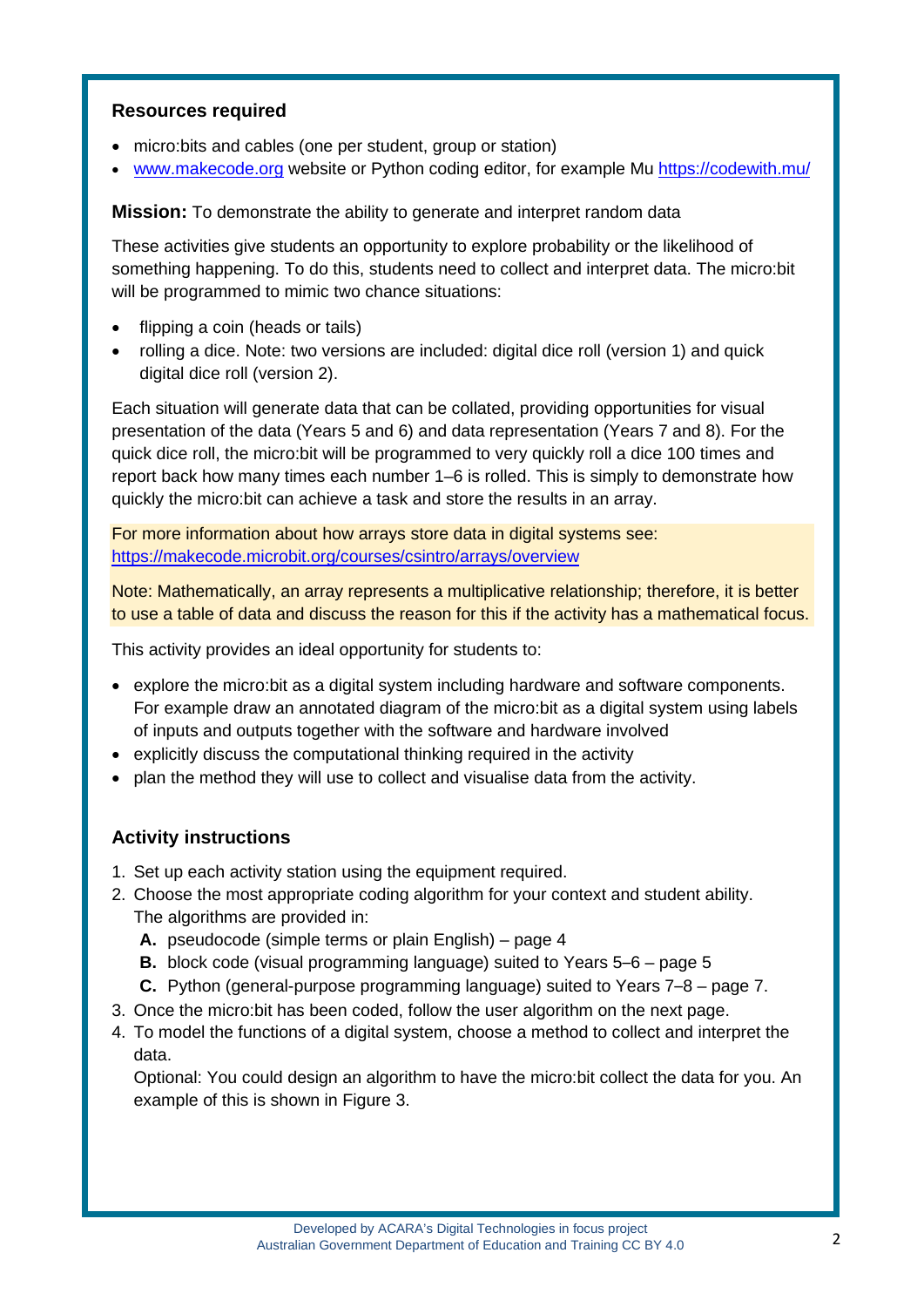## **User algorithm**

### *Coin toss*

- 1. Take your micro:bit make sure it has a battery attached.
- 2. Press button A.
- 3. Record what comes up (heads or tails).
- 4. Repeat 20 times.
- 5. Graph your results (an example is shown in Figure 4).



**Coin Face Number Heads** 51 **Tails** 49 Number of heads or tails in 100 flips Tails, 49, 49% Heads, 51, 51%  $Heads = Tails$ 

*Figure 4: One-way students may graph the results of a coin toss. Students could compare results from 20, 100 and a greater number*

*Figure 3: A visual algorithm of the coin toss*

## *Digital dice (for either version 1 or 2)*

- 1. Press button B.
- 2. Record the number that comes up.
- 3. Repeat 20 times.
- 4. Graph your results.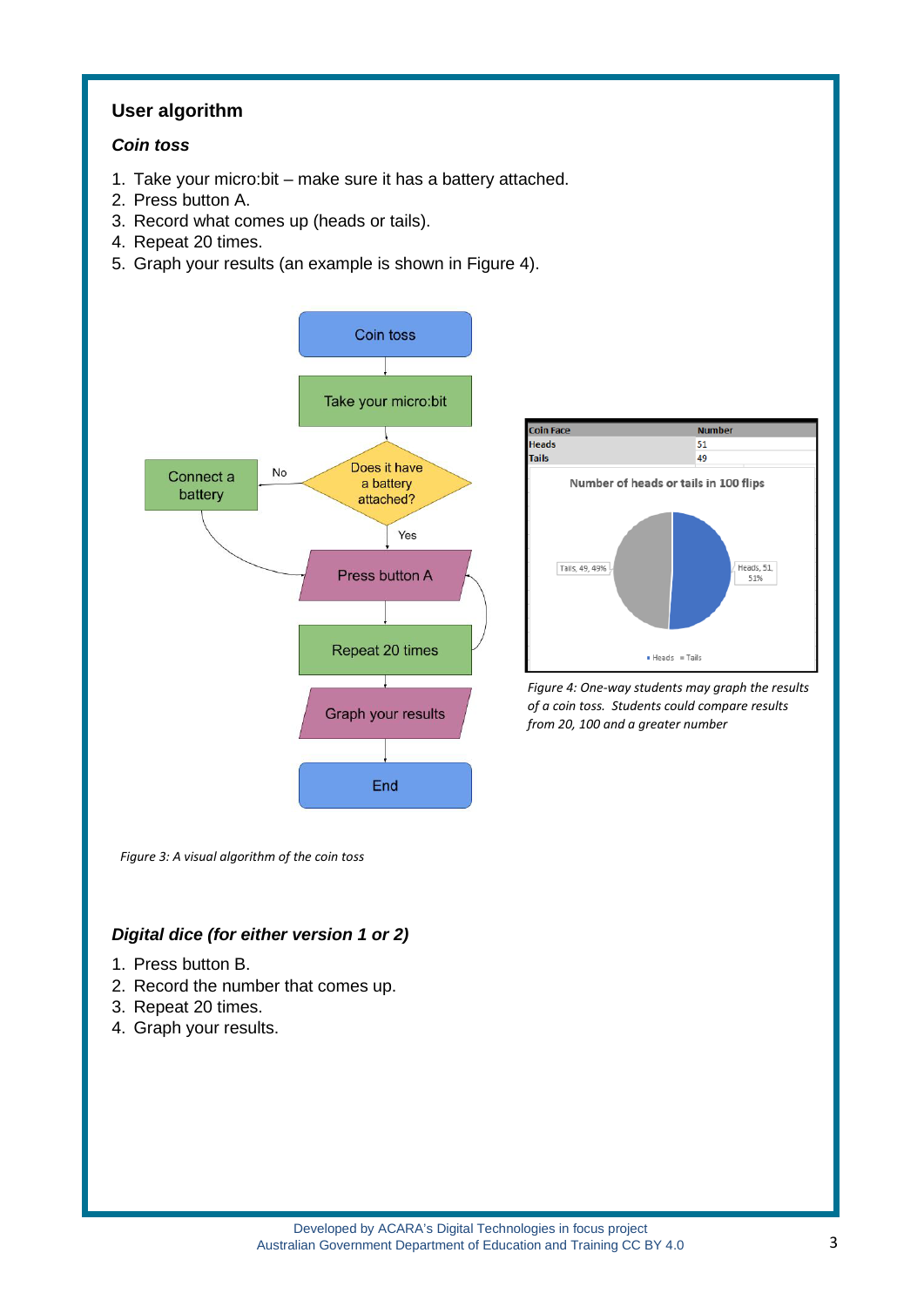### **Coding algorithms**

#### **A. Pseudocode (simple terms or plain English)**

#### *Coin toss*

START when button A is pressed

Choose a random state (True or False)

IF True

Then display heads (skull)

ELSE

Display tails (snake)

END

#### **Optional additional coin toss pseudocode**

Consider adding code like this if you would like to have the micro:bit flip the coin and count the number of heads and tails for you. Students could record the number of heads and tails for a small number of flips and then progressively larger numbers of flips. They should notice the ratio converge to 1.

#### FOREVER

WHILE Button A is not pressed

Pick a random number between 0 and 1

IF it's 0 SET Heads = Heads+1

ELSE SET Tails = Tails +1

On Button A pressed

Show number Heads

Pause 1000

**Show number Tails** 

#### *Digital dice roll (version 1)*

Begin when button B is pressed

Choose a random number between 1 and 6 and store it in a variable (called random)

Display random number

End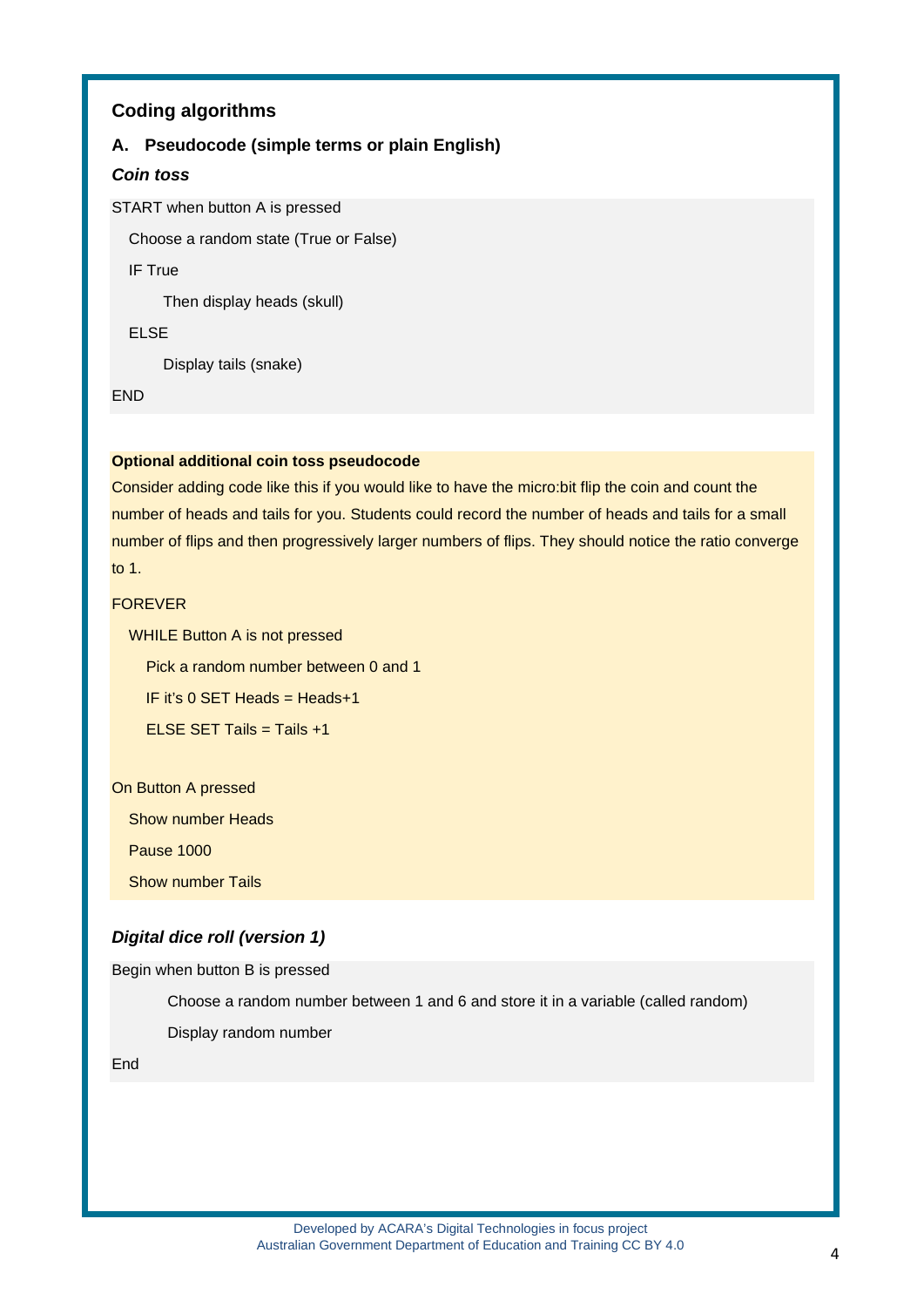# *Quick digital dice roll (version 2)* Begin when buttons A + B are pressed together Create a variable called counter and set its value to 1

Create a variable for each of the numbers 1–6 (one, two, three, four, five, six) and set them all to zero Repeat

Display small square (to show it is working) *… If you want it to work fast don't display either square* Choose a random number between 1 and 6

```
If random number is 1
        Add 1 to one
    Else if random number is 2
        Add 1 to two
    Else if random number is 3
        Add 1 to three
    …
    Else if random number is 6
        Add 1 to six
    Add 1 to counter
    Display large square (to show it is working)
Until counter = 100
Display one, two, three...six (One – 12, Two – 8, Three – 15... Six – 11)
```
## **B. Block code (visual programming language)**

## *Coin toss*

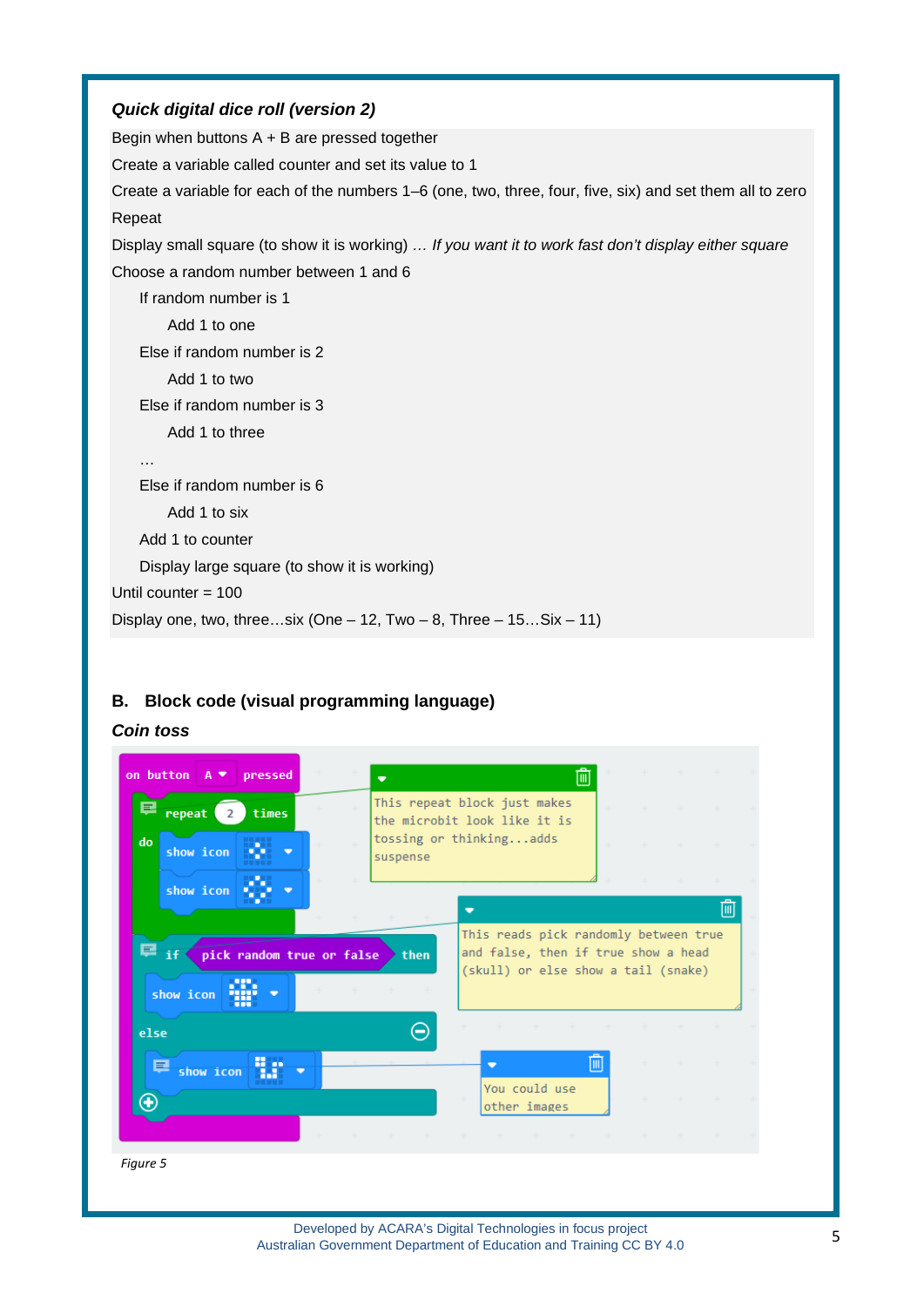Figures 5 and 6 show comments on yellow note cards to the right of the code blocks. These can be used by a teacher to describe what is happening in the code itself to scaffold learning or to provide feedback. They can also be used by a student to describe how they have designed and implemented code.

## *Digital dice roll (version 1)*

| on button $B \bullet$<br>pressed                                                  | the state of the state |             | the state of the con- |                                                                  |  |  |
|-----------------------------------------------------------------------------------|------------------------|-------------|-----------------------|------------------------------------------------------------------|--|--|
| e<br>set random ▼ to pick random 1<br>random $\blacktriangleright$<br>show number |                        | to <b>t</b> | $4-6$                 | create a variable called<br>random to store the<br>number picked |  |  |
|                                                                                   |                        |             |                       | .                                                                |  |  |

*Figure 6*

## *Quick digital dice roll (version 2)*

The quick digital dice roll version 2 is demonstrated in both Figures 7a and 7b.

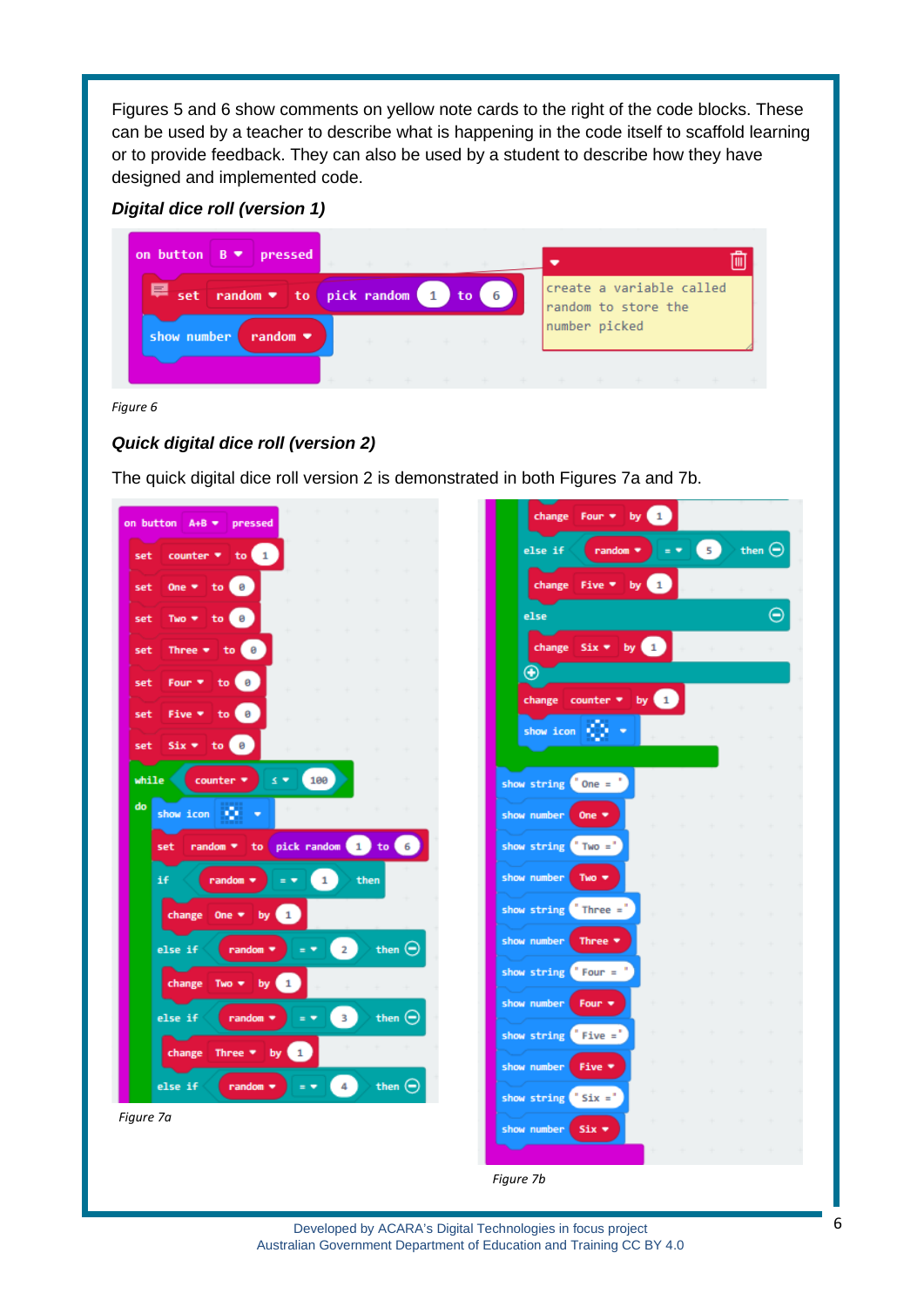#### **C. Python code (general-purpose programming language)**

The comments indicated in green and preceded by a hashtag (#) are not part of the code and are there only to further explain the code in more detail.

#### *Coin toss*

```
from microbit import * \qquad # get the standard microbit library
import random # get lib that generates random numbers
while True: # do this forever
    if button_a.was_pressed():
      toss = random.randrange(1, 3) # chooses a random number between 1 & 2
      if toss == 1: \qquad # note the double == to mean equals
          display.show(Image.SKULL) # skull indicates heads
       else:
          display.show(Image.SNAKE) # snake indicates tails
        sleep(1000)
    display.clear()
```
#### *Digital dice roll (version 1)*

| from microbit import *<br>import random                            | # get the standard micro:bit library<br># get lib that generates random numbers  |
|--------------------------------------------------------------------|----------------------------------------------------------------------------------|
| while True:<br>if button $b.was$ pressed():                        | # do this forever                                                                |
| $dice = random.random$ (1, 7)<br>display.show(dice)<br>sleep(1000) | # chooses a random number between 1 & 6<br># show result of the random selection |

#### *Quick digital dice roll (version 2)*

```
from microbit import * \qquad # get the standard micro:bit library
import random \qquad \qquad # get lib that generates random numbers
# list for quick coin toss
mylist = [] # create an empty list
while True:
    if button_a.was_pressed():
        for i in range(20): # repeat the below line 20 times
            mylist.append(random.randrange(1, 7)) # add rnd number (1-6) to list
       one = mylist.count(1) # find how many 1s in the list
       two = mylist.count(2) # find how many 2s in the list
       three = mylist.count(3)four = mylist.count(4)five = mylist.count(5)six = mylist.count(6) display.scroll(one) # print the number of 1s
 display.scroll(two) # print the number of 2s
        display.scroll(three)
        display.scroll(four)
        display.scroll(five)
        display.scroll(six)
```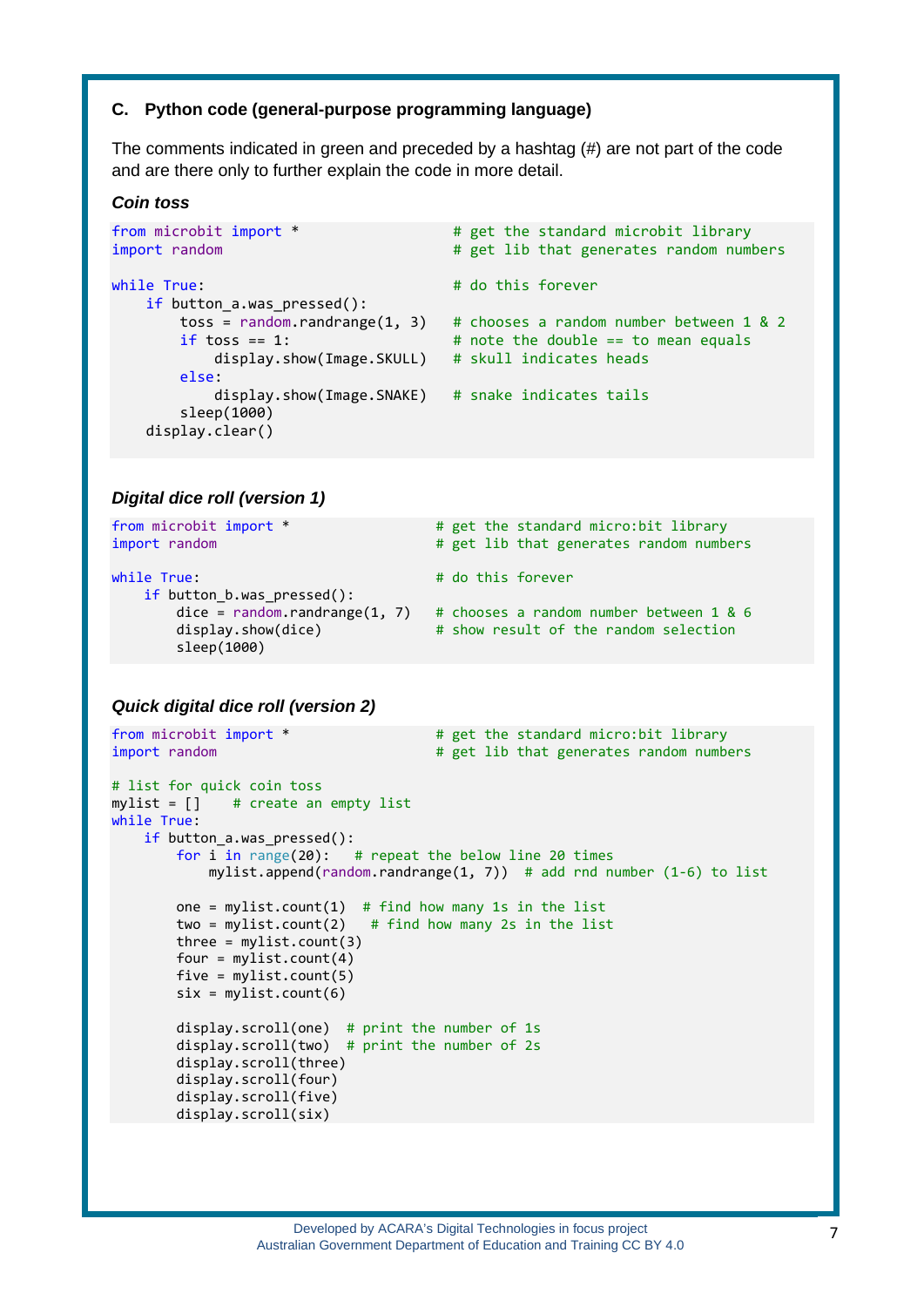#### *Combine all chance programs into one*

Below is code that combines the three chance programs into one program.

```
from microbit import * \qquad # get the standard micro:bit library
import random \qquad \qquad # get lib that generates random numbers
while True: # do this forever
    if button a.was pressed():
        toss = random.randrange(1, 3) # chooses a random number between 1 & 2<br>if toss == 1: <br># note the double == to mean equals
                                           # note the double == to mean equals
             display.show(Image.SKULL) # skull indicates heads
         else:
              display.show(Image.SNAKE) # snake indicates tails
         sleep(1000)
     display.clear()
     if button_b.was_pressed():
        dice = random.randrange(1, 7) # chooses a random number between 1 & 6<br>display.show(dice) # show result of the random selection
                                          # show result of the random selection
         sleep(1000)
     if accelerometer.was_gesture('left'): # move micro:bit left to activate
         mylist = [] # create a blank list
         for i in range(20): # repeat the below line 20 times
            mylist.append(random.randrange(1, 7)) # add rnd number (1-6) to list
        one = mylist.count(1) # find how many 1s in the list
        two = mylist.count(2) # find how many 2s in the list
        three = mvlist.count(3)four = mylist.count(4)five = mylist.count(5)six = mylist.count(6) display.scroll(one) # print the number of 1s
        display.scroll(two) # print the number of 2s
         display.scroll(three)
         display.scroll(four)
         display.scroll(five)
         display.scroll(six)
```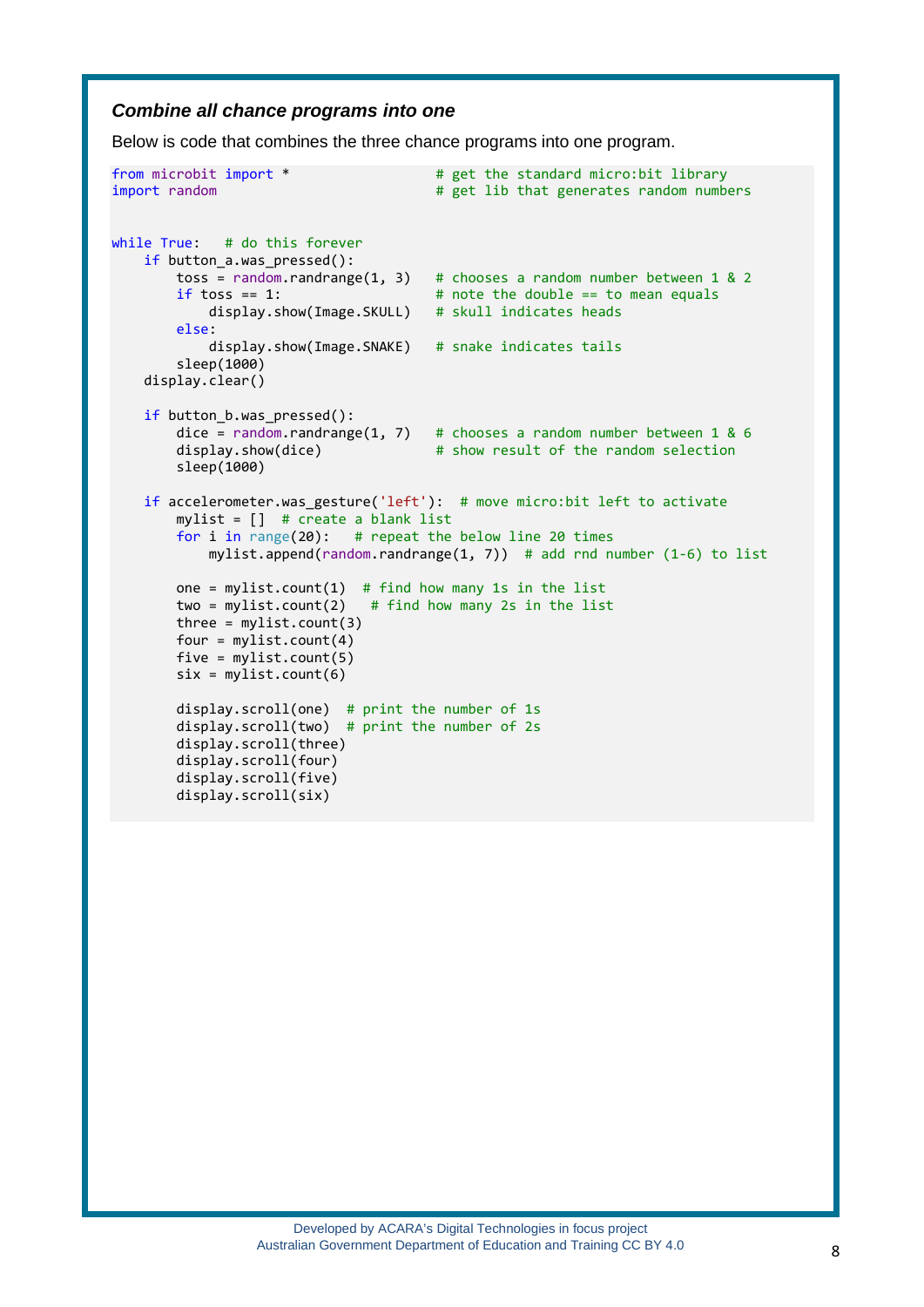## **Links to the Australian Curriculum**

Tables 1 and 2 give teachers an opportunity to see related aspects of the Australian Curriculum.

Table 1: Aspects of the Australian Curriculum: Digital Technologies 5–6 which may be addressed depending on the task.

| <b>Digital</b><br><b>Technologies</b><br><b>Achievement</b><br>standard | By the end of Year 6, students explain the fundamentals of digital system<br>components (hardware, software and networks) and how digital systems are<br>connected to form networks. They explain how digital systems use whole<br>numbers as a basis for representing a variety of data types.<br>Students define problems in terms of data and functional requirements and design<br>solutions by developing algorithms to address the problems. They incorporate<br>decision-making, repetition and user interface design into their designs and<br>implement their digital solutions, including a visual program. They explain how<br>information systems and their solutions meet needs and consider sustainability.<br>Students manage the creation and communication of ideas and information in<br>collaborative digital projects using validated data and agreed protocols. |                                |                                                                                      |  |  |
|-------------------------------------------------------------------------|--------------------------------------------------------------------------------------------------------------------------------------------------------------------------------------------------------------------------------------------------------------------------------------------------------------------------------------------------------------------------------------------------------------------------------------------------------------------------------------------------------------------------------------------------------------------------------------------------------------------------------------------------------------------------------------------------------------------------------------------------------------------------------------------------------------------------------------------------------------------------------------|--------------------------------|--------------------------------------------------------------------------------------|--|--|
| <b>Strands</b>                                                          | Digital Technologies knowledge and understanding<br>Digital systems<br>Digital Technologies processes and production skills<br>Collecting, managing and analysing data<br>Creating digital solutions by:<br>Investigating and defining<br>Generating and designing<br>Producing and implementing                                                                                                                                                                                                                                                                                                                                                                                                                                                                                                                                                                                     |                                |                                                                                      |  |  |
| <b>Content</b><br>descriptions                                          | <b>Examine the main components of common digital systems</b> and how they may<br>connect together to form networks to transmit data (ACTDIK014)*<br>Acquire, store and validate different types of data, and use a range of software<br>to interpret and visualise data to create information (ACTDIP016)*<br>Define problems in terms of data and functional requirements drawing on<br>previously solved problems (ACTDIP017)<br>Design, modify and <b>follow simple algorithms involving sequences of steps,</b><br>branching, and iteration (repetition) (ACTDIP019)<br>Implement digital solutions as simple visual programs involving branching,<br>iteration (repetition), and user input (ACTDIP020)                                                                                                                                                                         |                                |                                                                                      |  |  |
| <b>Key concepts</b>                                                     | data collection*<br>data interpretation<br>specification<br>algorithms<br>implementation<br>digital systems                                                                                                                                                                                                                                                                                                                                                                                                                                                                                                                                                                                                                                                                                                                                                                          | <b>Key ideas</b>               | Thinking in Technologies<br>computational thinking                                   |  |  |
| Cross-<br><b>curriculum</b><br><b>priorities</b>                        |                                                                                                                                                                                                                                                                                                                                                                                                                                                                                                                                                                                                                                                                                                                                                                                                                                                                                      | <b>General</b><br>capabilities | Information and Communication<br>Technology (ICT) Capability<br>Literacy<br>Numeracy |  |  |

\*aspects which may or may not be addressed depending on the lesson design.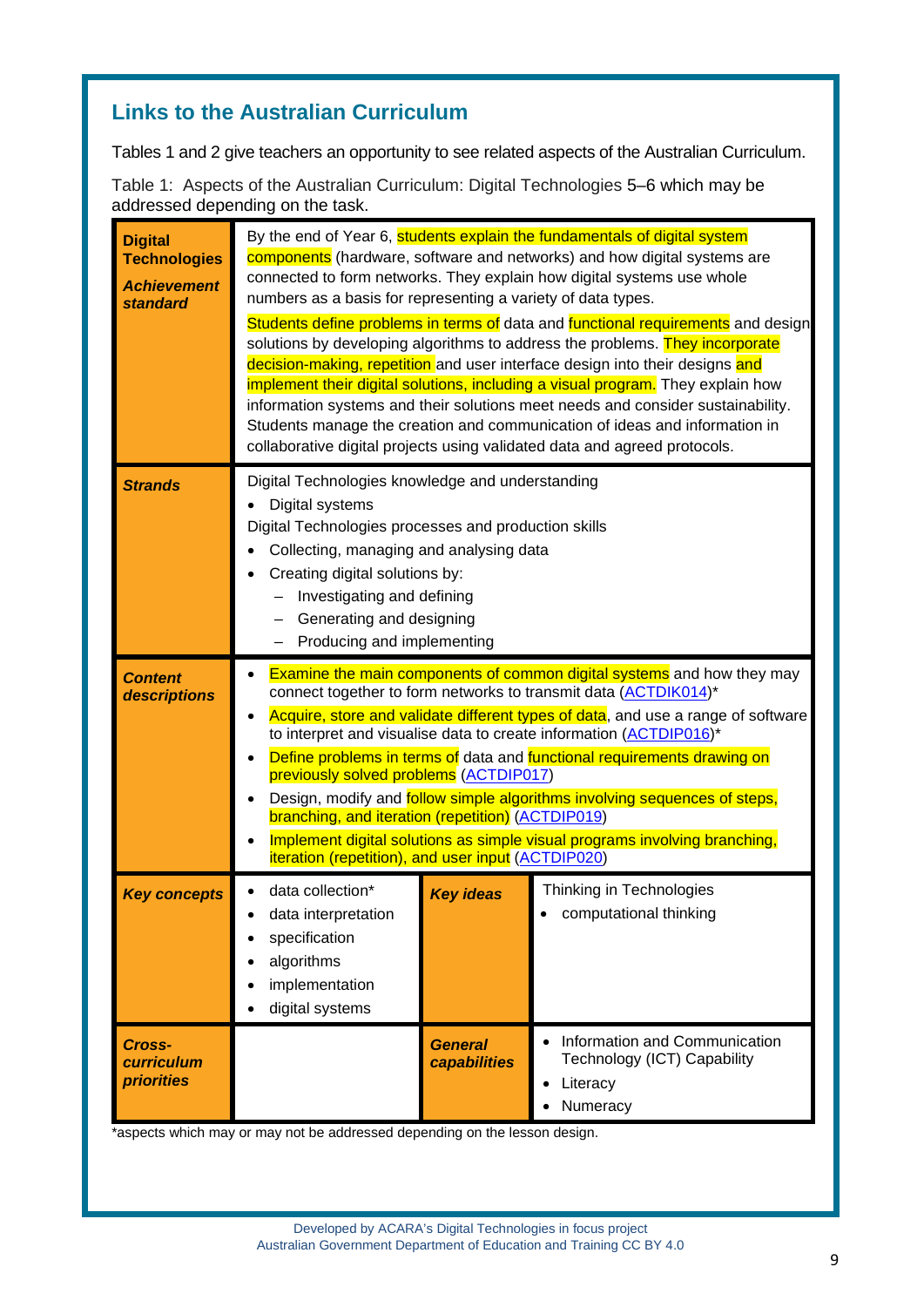Table 2: Aspects of the Australian Curriculum: Digital Technologies 7–8 which may be addressed depending on the task.

| <b>Digital</b><br><b>Technologies</b><br><b>Achievement</b><br>standard | By the end of Year 8, students distinguish between different types of networks<br>and defined purposes. They explain how text, image and audio data can be<br>represented, secured and presented in digital systems.<br>Students plan and manage digital projects to create interactive information. They<br>define and decompose problems in terms of functional requirements and<br>constraints. Students design user experiences and algorithms incorporating<br>branching and iterations, and test, modify and implement digital solutions. They<br>evaluate information systems and their solutions in terms of meeting needs,<br>innovation and sustainability. They analyse and evaluate data from a range of<br>sources to model and create solutions. They use appropriate protocols when<br>communicating and collaborating online. |                         |                                                                                            |  |  |
|-------------------------------------------------------------------------|-----------------------------------------------------------------------------------------------------------------------------------------------------------------------------------------------------------------------------------------------------------------------------------------------------------------------------------------------------------------------------------------------------------------------------------------------------------------------------------------------------------------------------------------------------------------------------------------------------------------------------------------------------------------------------------------------------------------------------------------------------------------------------------------------------------------------------------------------|-------------------------|--------------------------------------------------------------------------------------------|--|--|
| <b>Strands</b>                                                          | Digital Technologies processes and production skills<br>Collecting, managing and analysing data<br>Creating digital solutions by:<br>Investigating and defining<br>Producing and implementing                                                                                                                                                                                                                                                                                                                                                                                                                                                                                                                                                                                                                                                 |                         |                                                                                            |  |  |
| <b>Content</b><br>descriptions                                          | Analyse and visualise data using a range of software to create information,<br>and use structured data to model objects or events (ACTDIP026)<br>Define and decompose real-world problems taking into account functional<br>requirements and economic, environmental, social, technical and usability<br>constraints (ACTDIP027)<br>Implement and modify programs with user interfaces involving branching,<br>iteration and functions in a general-purpose programming language<br>(ACTDIP030)                                                                                                                                                                                                                                                                                                                                               |                         |                                                                                            |  |  |
| <b>Key concepts</b>                                                     | data collection<br>$\bullet$<br>data interpretation<br>specification<br>algorithms<br>implementation                                                                                                                                                                                                                                                                                                                                                                                                                                                                                                                                                                                                                                                                                                                                          | <b>Key ideas</b>        | Thinking in Technologies<br>• computational thinking                                       |  |  |
| Cross-<br>curriculum<br><b>priorities</b>                               |                                                                                                                                                                                                                                                                                                                                                                                                                                                                                                                                                                                                                                                                                                                                                                                                                                               | General<br>capabilities | • Information and Communication<br>Technology (ICT) Capability<br>• Literacy<br>• Numeracy |  |  |

## *Useful links*

- Find out more about the micro:bit at [www.microbit.org](http://www.microbit.org/)
- Code the micro:bit at [www.makecode.org](http://www.makecode.org/)

**Disclaimer:** ACARA does not endorse any product or make any representations as to the quality of such products. This resource is indicative only. Any product that uses material published on the ACARA website should not be taken to be affiliated with ACARA or have the sponsorship or approval of ACARA. It is up to each person to make their own assessment of the product, taking into account matters including the degree to which the materials align with the content descriptions and achievement standards of the Australian Curriculum. The Creative Commons licence BY 4.0 does not apply to any trademark-protected material.

*All images in this resource used with permission*